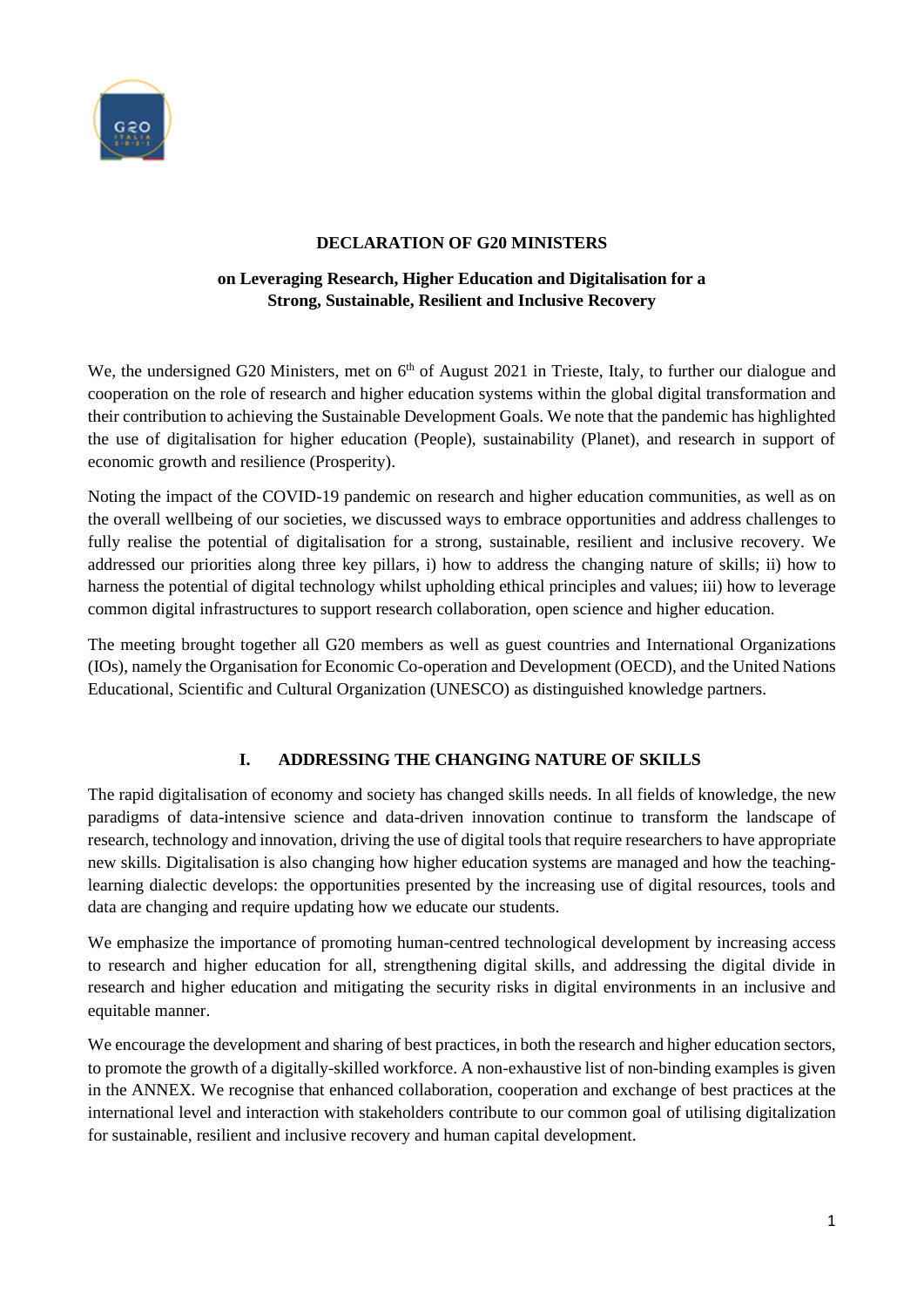

# **II. ETHICAL PRINCIPLES AND VALUES IN RESEARCH AND HIGHER EDUCATION**

We note the importance of ethical principles and values for research and higher education and the impact of digitalisation on them. We endeavour to continue our work to identify the ethical principles and values required to shape inclusive, resilient and sustainable societies through Open Science and education initiatives taking into account the need to:

- Protect human rights, human dignity, privacy and personal data throughout the life cycle of the design and use of Artificial Intelligence (AI) and all digital technologies in research, education management, teaching, and learning.
- Ensure that inclusion, fairness, equality, non-discrimination and access define all Open Research and Education initiatives. Produce and share information about research and education in an open, secure and Findable, Accessible, Interoperable and Reusable (FAIR) way, while respecting national and international regulations and observing academic and ethical principles and values.
- Recognize the contributions of all partners in the research process while encouraging worldwide collaboration.
- Promote the participation of women and girls in STEM studies and in other subjects linked to the design and implementation of digital initiatives.
- Develop digital initiatives across all disciplines so as to promote equal access and participation by all communities in an inclusive and equitable manner.
- Ensure the sustainability of the development and use of trustworthy and robust digital resources for higher education, research and innovation.

We affirm our commitment to the responsible, trustworthy and secure development and use of AI and we support a human-centred approach based on the G20 AI principles set out in 2019 under the Japanese Presidency and endorsed in the Ministerial Declaration of the G20 Digital Economy Ministers of 2020 under the Saudi Presidency. We will work to explore how such principles could be further developed to support the responsible use of trustworthy AI in the fields of research and higher education.

# **III. TOWARDS A COMMON UNDERSTANDING OF DIGITAL SPACES**

We acknowledge the growing importance of digital infrastructures for research and higher education in the advancement of science, in generating data and information and in providing training. Maintaining and strengthening this diverse ecosystem of national and international digital research infrastructures, and the necessary connections and interoperability between its various parts, requires common understanding and strategic collaboration across countries.

Access to data and to other research-relevant digital objects enhances the reproducibility of scientific results, facilitates inter-disciplinary co-operation, stimulates economic growth through better opportunities for innovation, enables re-use and sharing of data in social innovation, increases resource efficiency, improves transparency and accountability, delivers returns on public investment, fosters scientific enquiry, secures public support for research funding and reinforces public trust in research. We recognize the importance of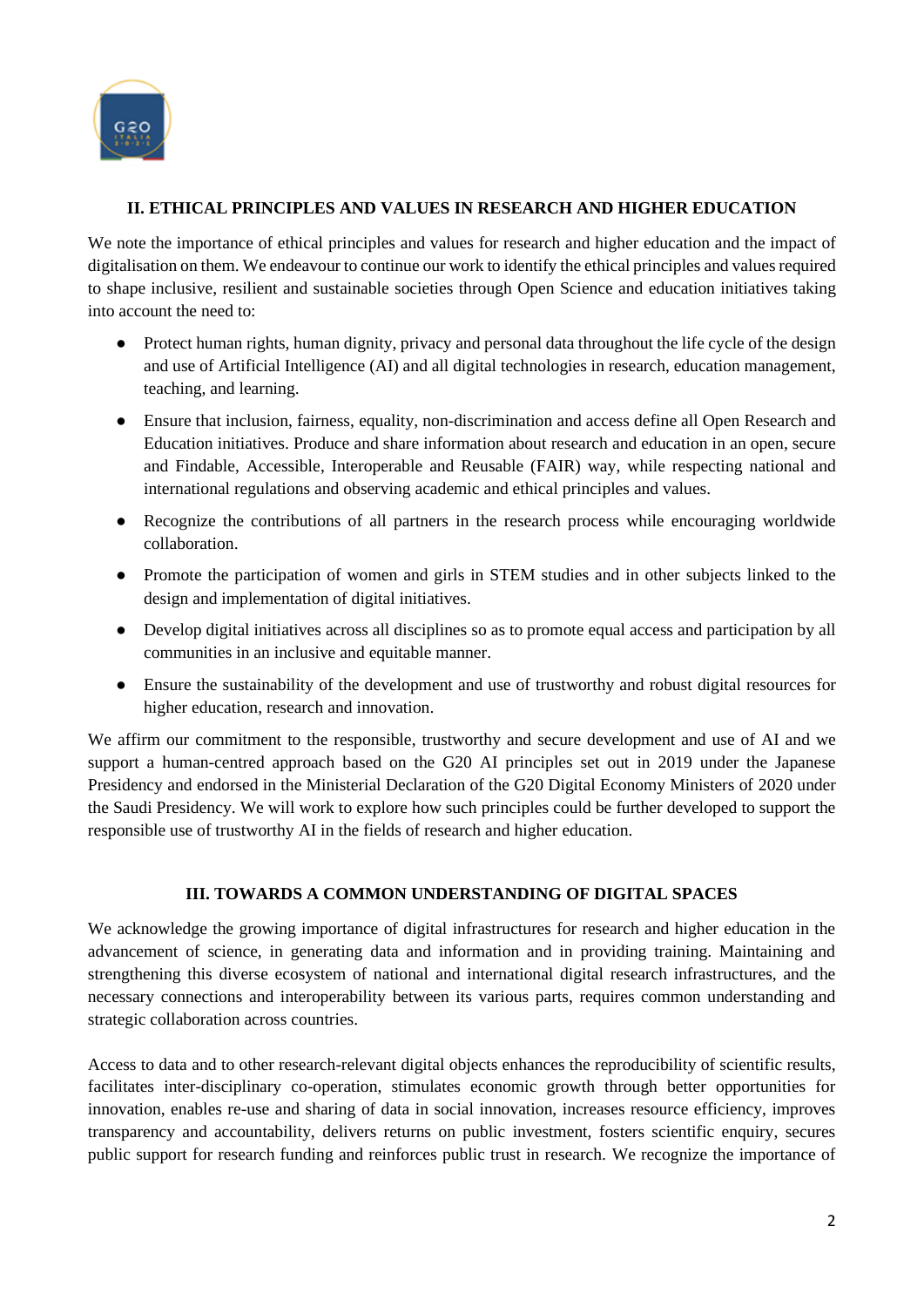

protecting human dignity, human rights, including privacy, and personal data as well as intellectual property rights while fostering such access.

We acknowledge the importance of a sound knowledge base for research and higher education policies and encourage improved measurement and assessment. To this end, we acknowledge the importance of developing sound statistical and research infrastructures, through, inter alia, dedicated statistical surveys, qualitative research, appropriate legal frameworks for data access sharing and use, stronger National Statistical Offices' capabilities in using linked data, increased availability of FAIR data, and enhanced collaboration with the private sector and relevant stakeholders.

We recognise that international co-operation in research is critically important for advancing science and technology and for solving societal and global challenges, which cannot be solved by one country alone. We recognise the value of [UNESCO's Recommendation on Science and Scientific Researchers](https://en.unesco.org/themes/ethics-science-and-technology/recommendation_science) and the recent OECD Council Recommendation on Access to Research Data from Public Funding.

We encourage the continued exchange of best practices and strengthening collaboration and cooperation in research and higher education at international level, with a special focus on critical areas. A non-exhaustive list of such areas is given in the ANNEX.

#### **WAY FORWARD**

We will continue to work towards digitalisation for strong, sustainable, resilient and inclusive recovery and growth and we recognise the role and contribution of IOs and other stakeholders to our work in the field of higher education and research. We believe in increasing digitalization to deal with the major challenges the world will face after COVID-19.

Based on the discussion started in 2021 and acknowledging the central role of research and higher education for the three 2021 G20 Presidency themes of People, Planet and Prosperity, we look forward to continuing our work in 2022, under Indonesia's G20 Presidency.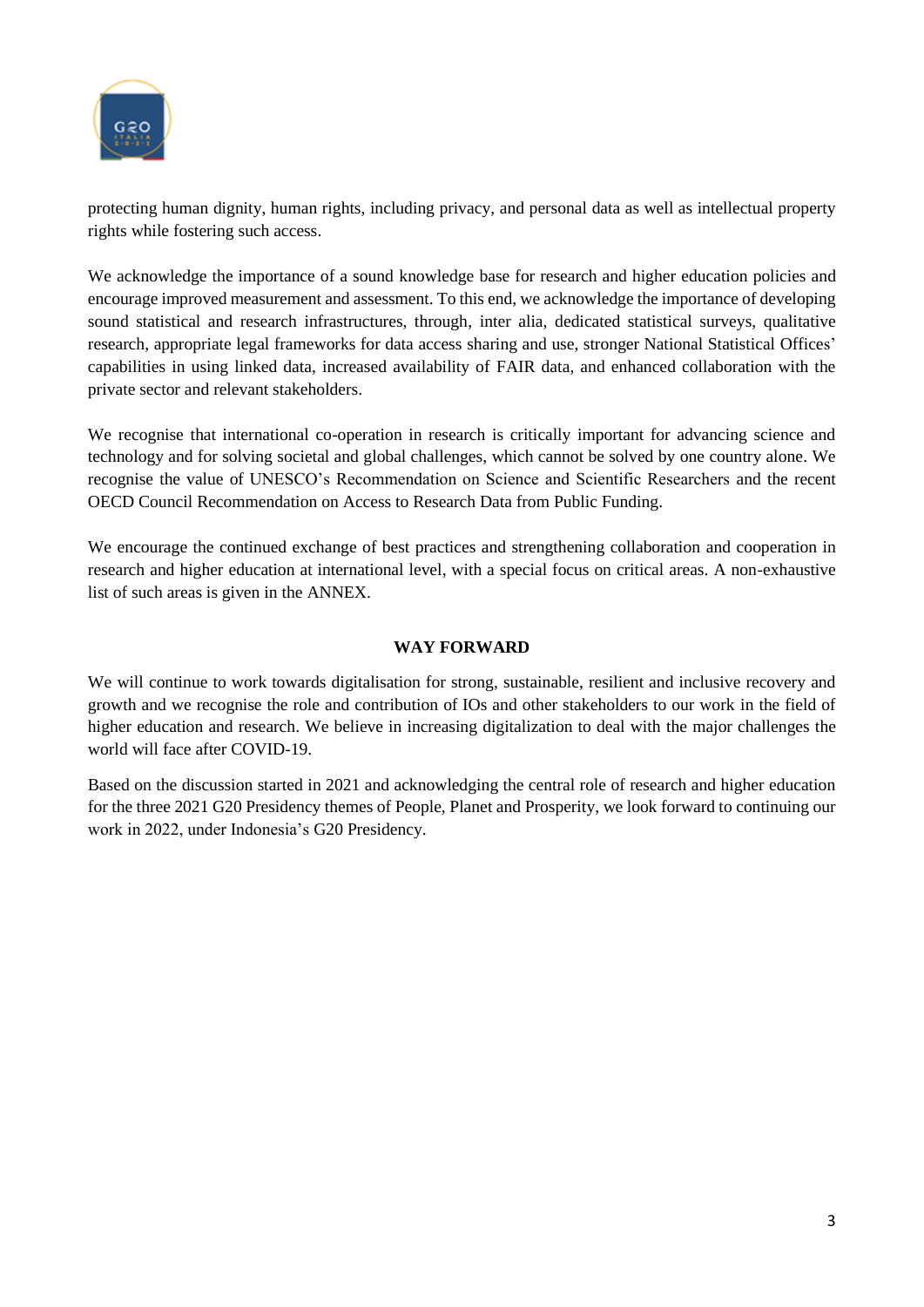

## ANNEX

Several international initiatives are being undertaken in order to enhance access to research data, to promote scientific cooperation and to improve access to educational resources, notably the draft UNESCO Recommendation on Open Science, the OECD Recommendation on International Cooperation in Science and Technology, and the [UNESCO Recommendation on Open Educational Resources \(OER\)](http://portal.unesco.org/en/ev.php-URL_ID=49556&URL_DO=DO_TOPIC&URL_SECTION=201.html) as well as the [UNESCO Global Convention on the Recognition of Qualifications concerning Higher Education.](http://portal.unesco.org/en/ev.php-URL_ID=13516&URL_DO=DO_TOPIC&URL_SECTION=201.html)

The purpose of this ANNEX is to identify concrete instances of experiences developed in single or multiple countries in facing the issues discussed in the declaration.

The list is non-exhaustive, non-binding and is not meant to be prescriptive with respect to specific actions for collaboration between G20 members, however, it provides examples of potential best practices or innovative case studies at national and international level that may become the stimulus for potential larger collaborations.

- Collecting and sharing experiences with policies, actions, and competency frameworks implemented or planned by G20 countries and international bodies that incorporate basic and advanced digital skills in higher education curricula in different fields of study.
- Surveying and sharing repositories of open educational resources for digital skills in G20 countries, including materials for continuing education programmes.
- Encouraging the mobility of students, researchers and academic staff to enhance their digital skills and share their digital expertise taking into account national circumstances on certifications, mobility and visas across G20 countries.
- Sharing best practices on new educational models including personalised education, and innovative use cases making use of advanced digital technologies such as Artificial Intelligence (AI), data, learning analytics, extended reality, digital twins, blockchain and robotics.
- Creating international centres of excellence for advanced (e.g., PhD-level) data-intensive research and data science skills suitable to discipline-specific needs.
- Promoting initiatives that strengthen digital ethics and raise awareness of potential bias in datasets, algorithms and resulting analyses and developing effective approaches, including explainability, to promote fairness and transparency.
- Exchanging good practices regarding the certification and rewarding of data management skills and software development skills as high value added to publicly funded research and innovation.
- Making research data and other research-relevant digital objects from public funding openly accessible and reusable to the largest extent possible, while taking into account the need to restrict access for legitimate public, community and private interests, including through the adoption of national regulations and policies.
- Promoting establishment of and compliance with technical standards and practices that make research data and other research-relevant digital objects that are based on public funding findable, accessible, interoperable and re-usable.